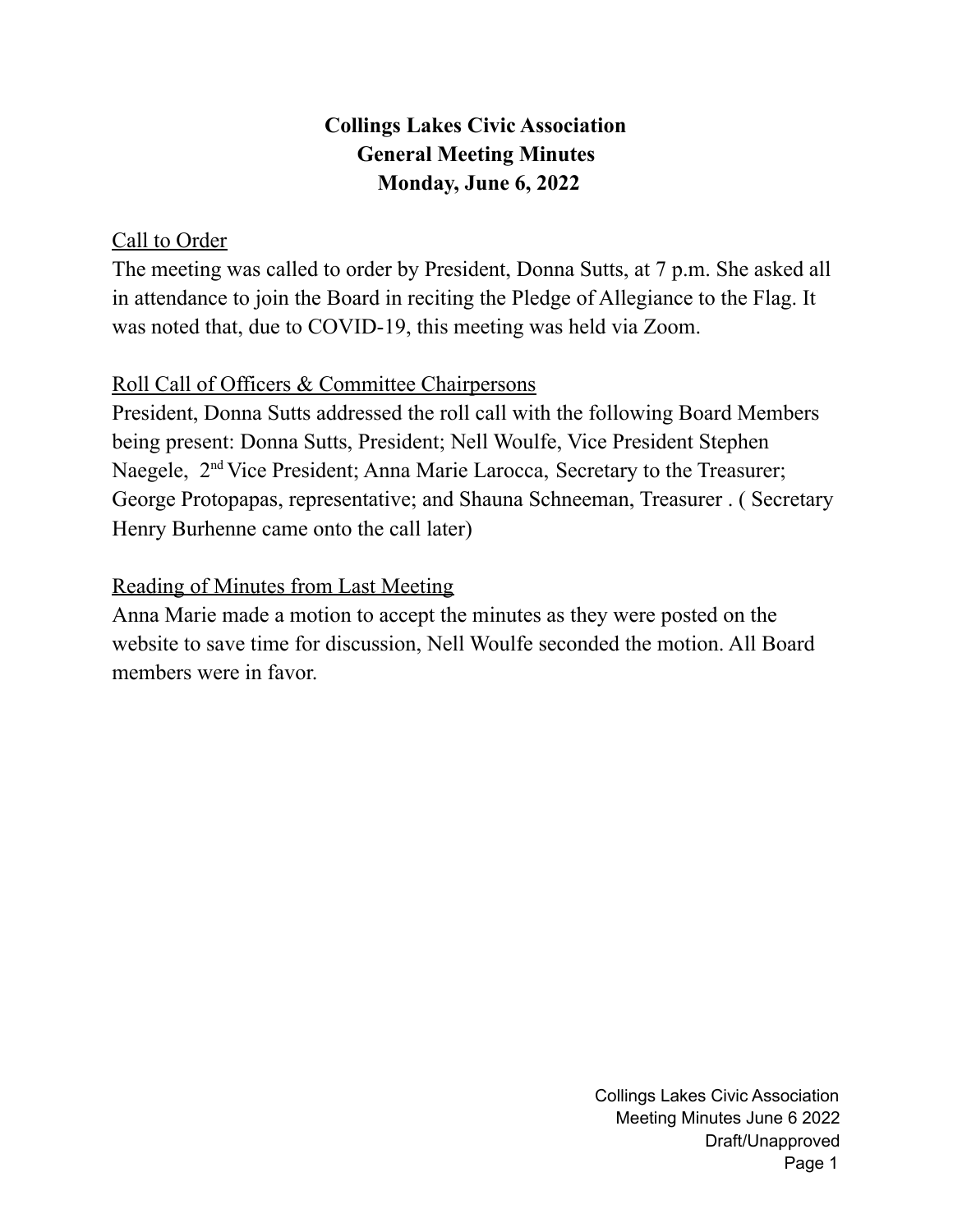# Collings Lakes Civic Association

#### **Bank Balances**

As of May 31, 2022

|                                 | <b>DEBIT</b> | <b>CREDIT</b> |
|---------------------------------|--------------|---------------|
| LIBERTY BELL CHECKING 155       | 188,213.43   |               |
| LIBERTY BELL DAM ASSESSMENT 171 | 459,569.93   |               |
| LIBERTY BELL MONEY MARKET 198   | 80,157.27    |               |
| LIBERTY BELL PETTY CASH 1341    | 1,560.20     |               |
| LIBERTYBELL GAMES OF CHANCE 163 | 2,757.05     |               |

#### Accounts Receivable Report

The Accounts Receivable Report was presented by Anna Marie who stated, through May, 2022, the reports are as follows:

| Interest Income            | \$90.43    |
|----------------------------|------------|
| New Resident set up<br>fee | \$150.00   |
| Late Fees                  | \$1,150.08 |
| Legal Fees Collected       | \$3,033.49 |
| New Resident Set-Up<br>Fee | \$300.00   |
| Tier 1 Association fee     | \$454.94   |
| Tier 2 Association Fee     | \$2966.82  |
| Tier 3 Association Fee     | \$518.81   |
| Tier 1 Dam Fee             | \$2,618.48 |
|                            | Collir     |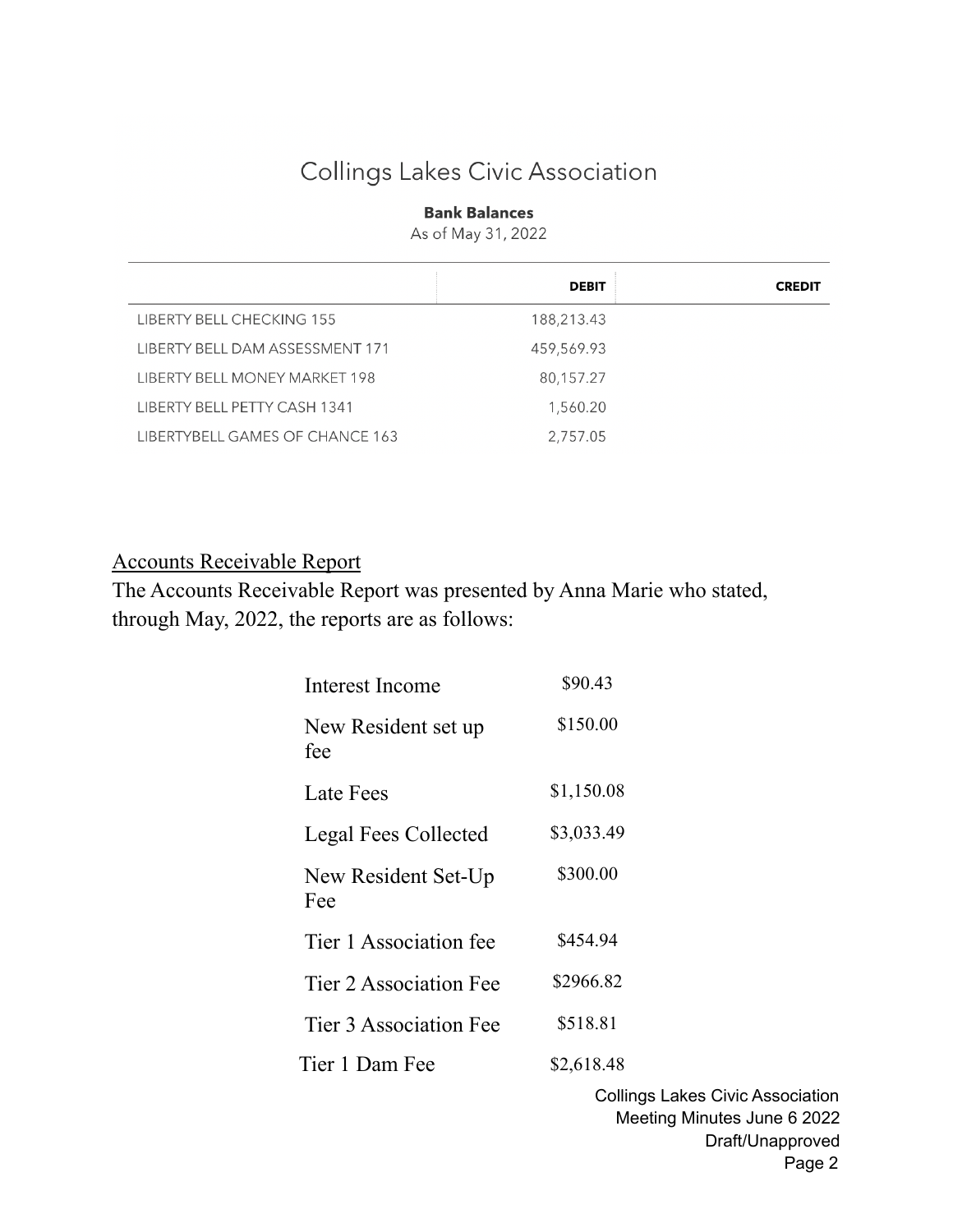| Tier 2 Dam Fee                         | \$11,811.27 |
|----------------------------------------|-------------|
| Tier 3 Dam Fee                         | \$1,977.82  |
| <b>Unapplied Cash</b><br><i>n</i> come | \$1110.78   |

**Total Income \$25,882.92**

Stephen made a motion to accept and Nell seconded the motion. All were in favor.

Treasurer's Report

Shauna Scheeman provided these expenses that were paid in the month of May 2022:

| <b>Atlantic City Electric</b>       | \$153.45   | Basketball lights 5/8/2022                      |
|-------------------------------------|------------|-------------------------------------------------|
| Amazon                              | \$81.00    | Folders for welcome packages 5/18/22            |
| Canva                               | \$121.00   | Business sheets for welcome packages<br>5/18/22 |
| Registration for Games of<br>chance | \$100.00   | 5/27/22                                         |
| Liberty Bell Checking               | \$25.00    | Return Check fee 5/17/22                        |
| Pennoni Associates                  | \$2,976.54 | Cushman Dam Structural Design<br>5/4/22         |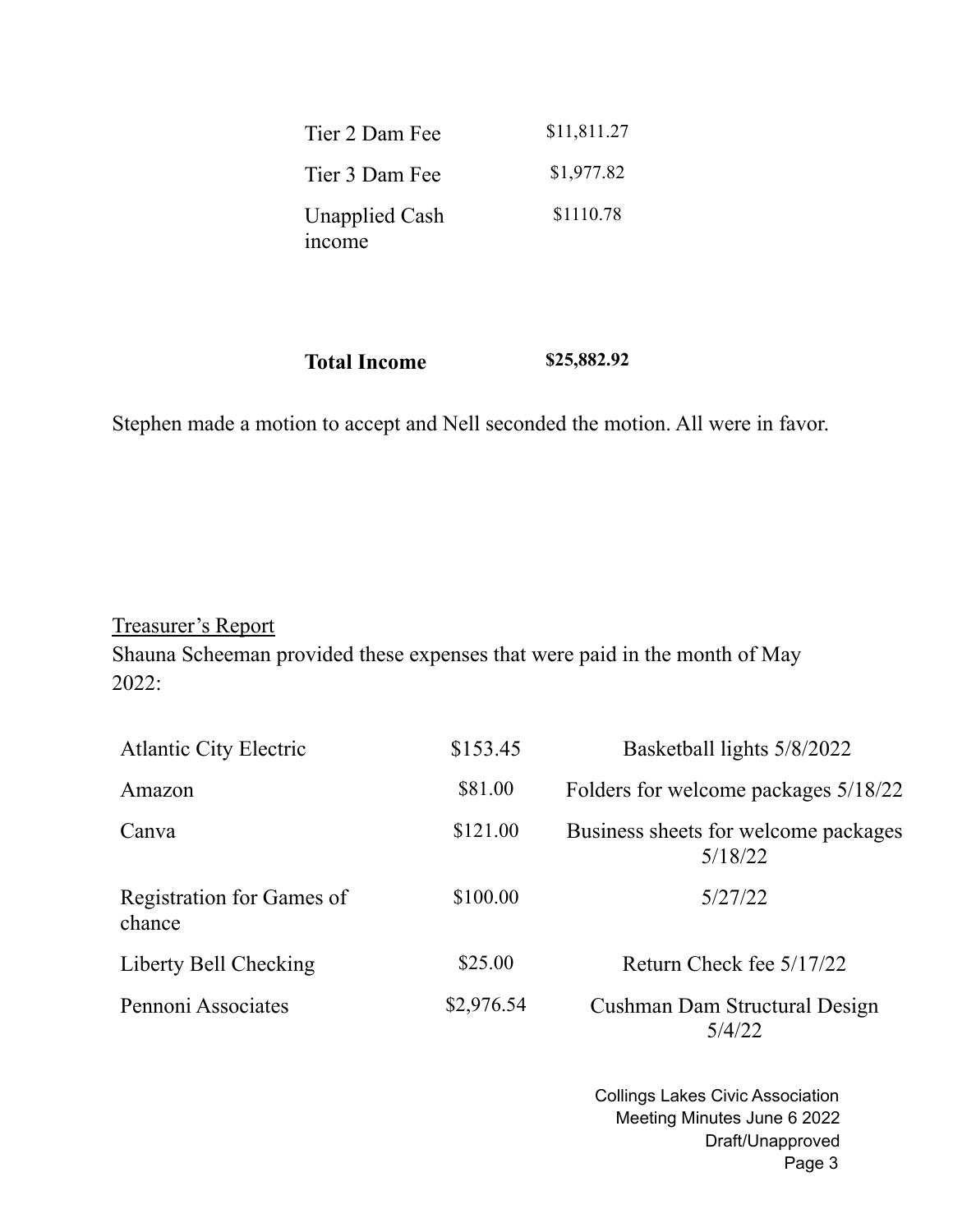| Quickbooks                      | \$50.00      | Monthly Fee               |
|---------------------------------|--------------|---------------------------|
| <b>Staples</b>                  | \$117.88     | Signs/Temporary $5/31/22$ |
| Zoom                            | \$15.98      | Monthly Fee 5/31/22       |
|                                 |              |                           |
|                                 | <b>Total</b> | \$3,640.85                |
| <b>BILLS FOR APPROVAL</b>       |              |                           |
| Hill Wallack                    | \$20,506.26  |                           |
| <b>RAC</b> property Maintenance | \$1000       |                           |
| <b>AC</b> Electric              | \$34.83      |                           |
|                                 |              |                           |

We received a \$25 donation in memory of John Besch. Annamarie suggested we put a plaque on the bench around the tree on the first beach in memory of John. A vote was taken and approved in favor of this. Anna Marie made the motion to approve, Stephen seconded the motion. All were in favor.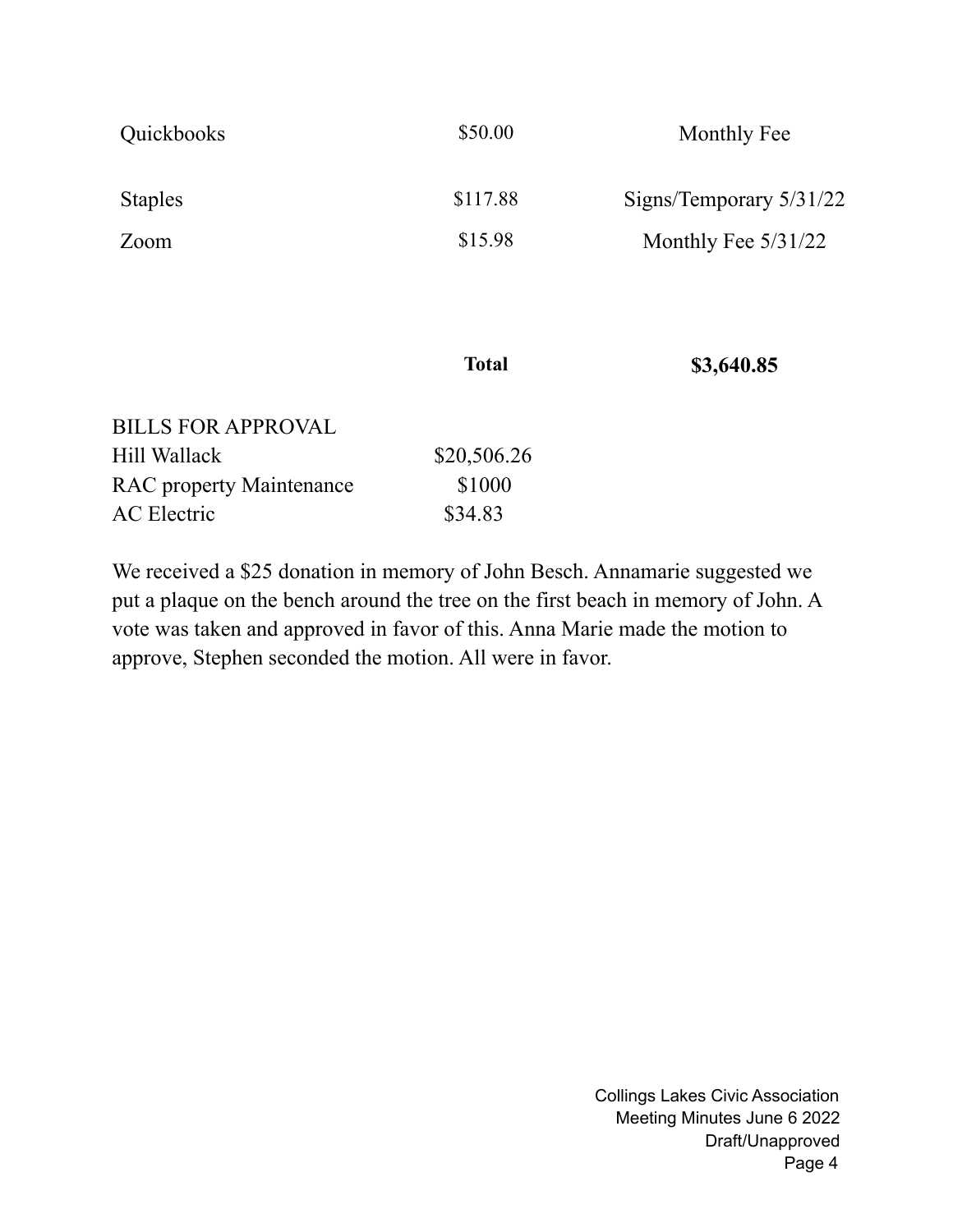#### Dams Update

Beth was present at the meeting and Gave an Update with Donna about recent talks with Frank and Lori. Donna said Frank told her it looks like we already have access on the Fenimore drive side according to the Deed. Beth said we need written letters for all three properties for easements. Nell and Henry will be meeting at Frank's office on Wednesday June 15th to finalize Frank and Lori's work to get it to Beth.

Henry read a letter from Steve Zeuli stating the sheeting, sluice gate, trash rock and rebar had been delivered and awaits instructions to start construction.

Donna suggested we start work on dams 3&4 soon so we do not have the same delays. Beth replied we need to do a H&H study first. Beth suggested we do inspections on Dams 3&4 and she would send a proposal for starting work. Donna told Beth to work with Henry on the inspections.

Beth recommended we erect fencing with a man gate on Braddock dam ASAP for liability reasons. George commented he has reached out to Charles Devers about this and will follow up.

## **Grounds**

George and Annamarie will be working on temporary signage for the beach and Basketball courts until we have permanent signage. We will check with our lawyer for proper terminology. We would like the signs to state that the Beach and basketball court areas are private property. George is working with the Atlantic county Department of Health and Safety and with Pro Signs to purchase permanent signs. By having Private property posted on the signs it will help with the State Police. Donna said calling the Sheriff's dept is an option as well.

George will be meeting with a fencing contractor after the meeting to get a Quote for restricting access to Braddock dam.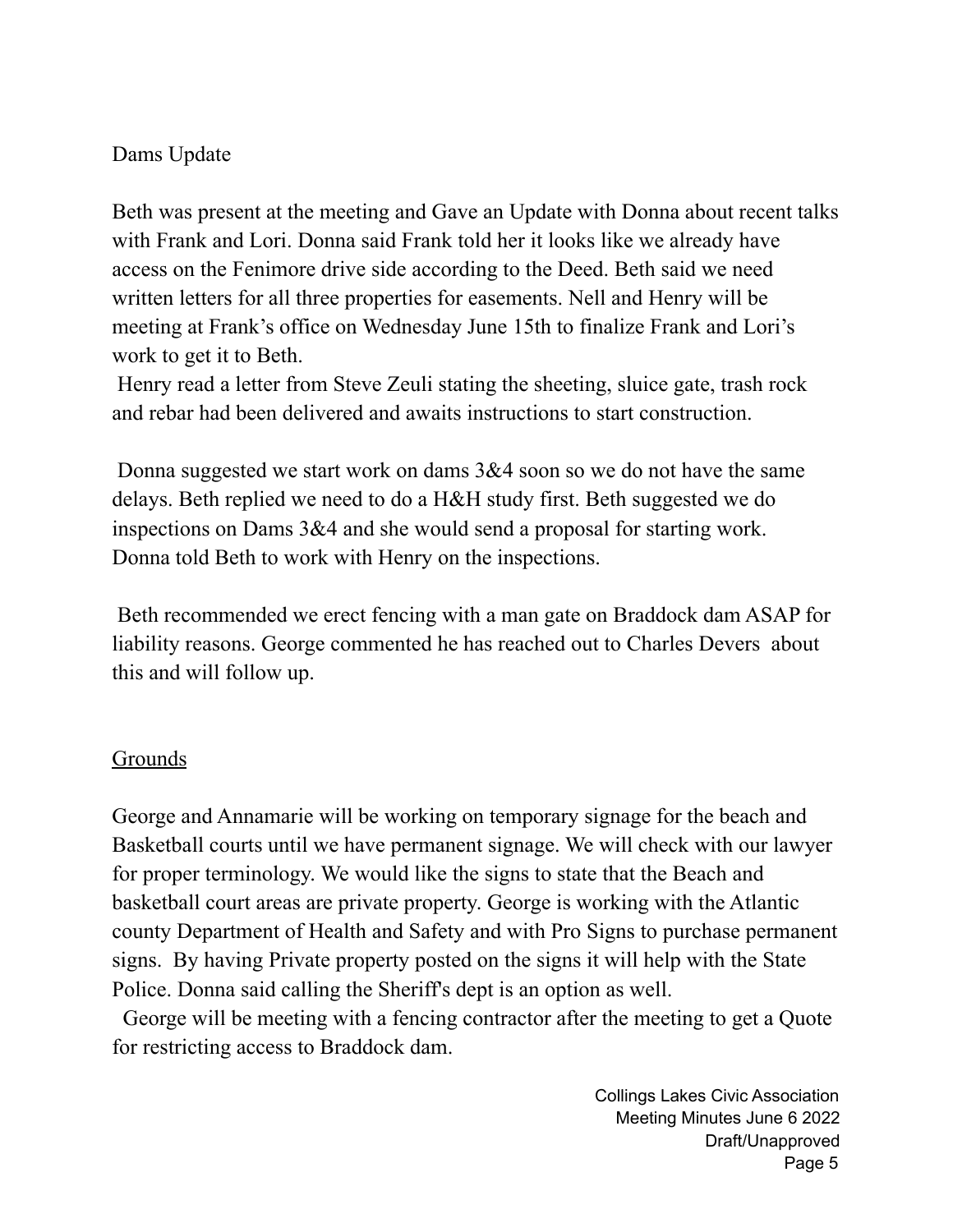George stated we are set up for a three week rotation on grass cutting for all 3 beach areas with RAC.

It was agreed we have proper signs up and the water tested before handing out beach tags.

Annamarie contacted SJ water company and received a Quote of \$64.75 per week for water testing for each beach. We will start with the first beach.

# Welcoming Committee

Donna suggested the welcome package includes as much information about what they are getting involved with when they purchase a residence here, Katherin and Annamarie delivered 10 welcome packages the previous week. Shauna will forward information from Greg Conway to Katherine for the welcome packages.

## Fundraising/Elections

We need to pick a date for an Ice cream fundraiser. Annamarie stated we received our updated GOC license back from the state. She will be going to both Folsom and Buena to update our license with both towns. Annamarie would like to hold a 50/50 and a raffle for donated pottery. Steve will procure 50/50 tickets for us.

## President's Report

Donna announced a special discussion for Henry and Shauna to swap positions on the board, Shauna has studied Quickbooks and brought the books up to date. Annamarie motioned for a vote and Stephen seconded the motion. The vote was taken and all agreed. Annamarie and Shauna have brought Quickbooks up to date.

Donna discussed having an external audit as the last audit was in 2018. We have received two quotes. One quote for \$350 an hour with about 10 hours of work and a second quote of \$4000. This will come out of the regular maintenance fees.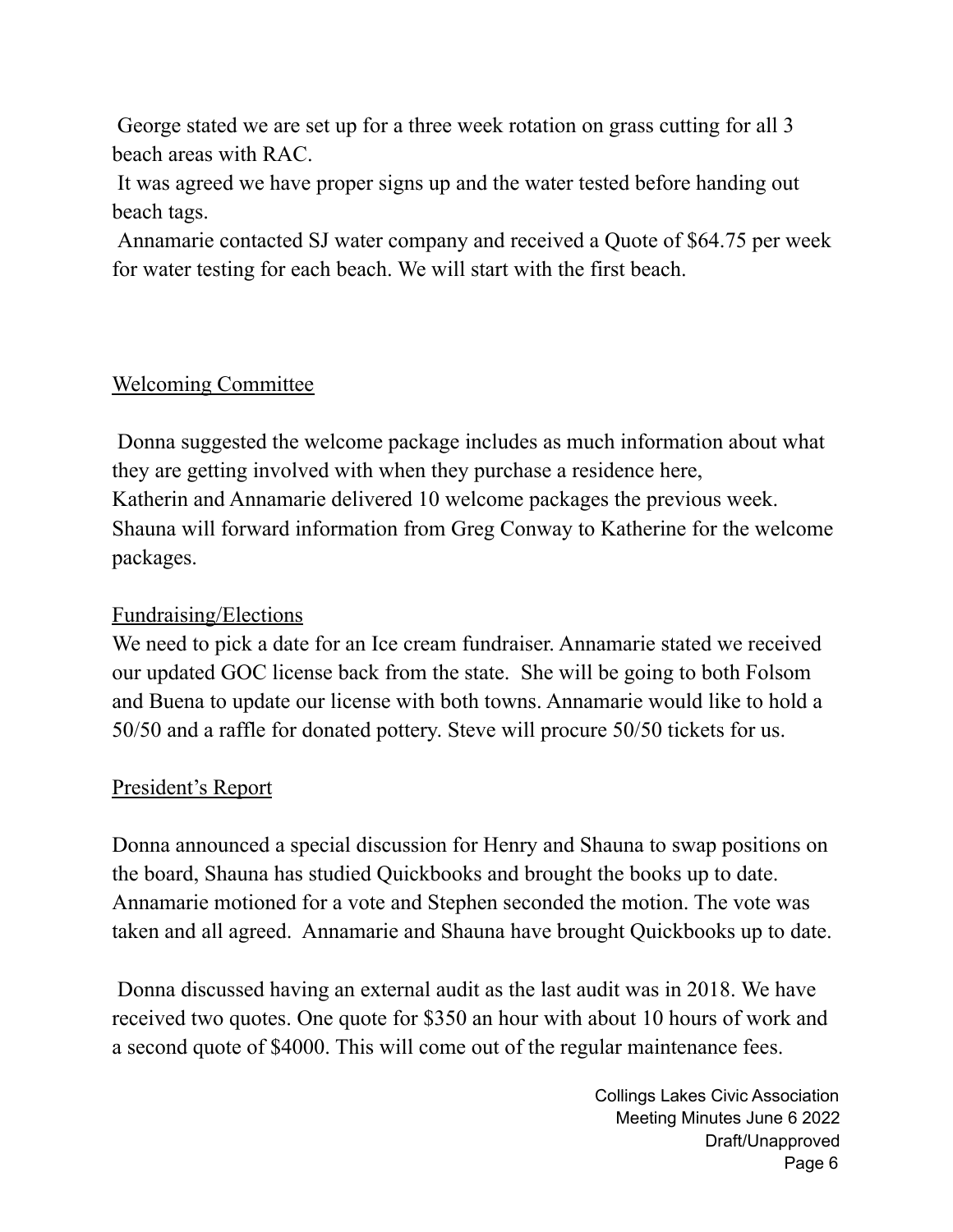Donna told the meeting that there is a Lifeguard shortage and we will not be able to hire a Lifeguard this year.

#### Old Business

Fencing Signage Water testing

#### New Business

Donna would like to have next months in person with Zoom as well.

#### Trustee Report

Steve Naegele- Thanked Henry and Shauna for making the position change and stated he will make the changes to the website.

- Shauna Schneeman She noted the food distribution will continue on the 4th Friday of every month. We are looking for volunteers. Shauna stated there is Frozen meat and fish available as well as hygiene products. Stephen will share online as well.
- Nell Woulfe She talked with Frank, our lawyer, about title reports and is very hopeful.
- Anna Marie Lorocca Nothing to report.
- Henry Burhenne Nothing to report.